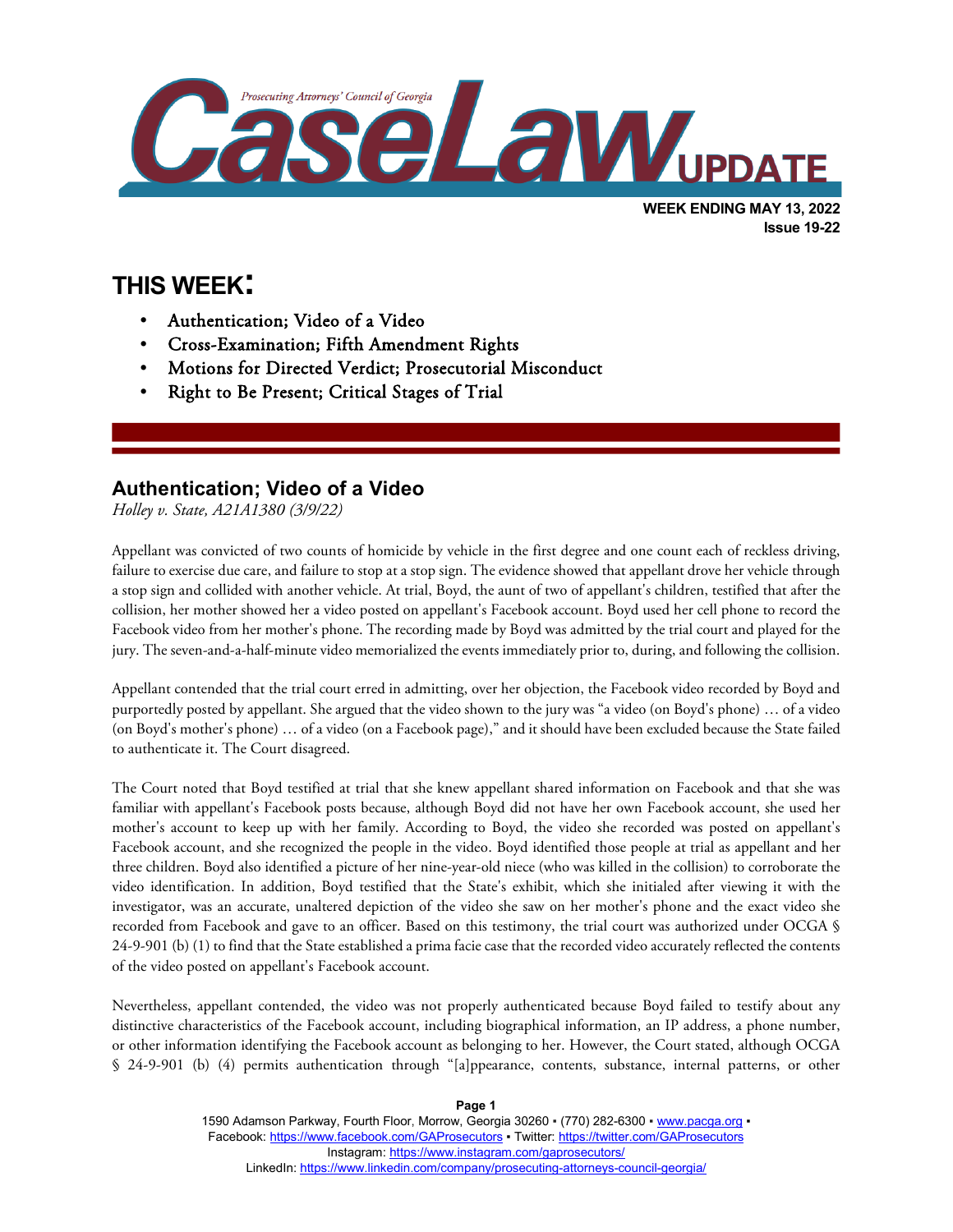

distinctive characteristics, taken in conjunction with circumstances[,]" here, the State presented ample circumstantial evidence to authenticate the video under OCGA § 24-9-901 (b) (1) — "[t]estimony of a witness with knowledge that a matter is what it is claimed to be[.]" And, the Court noted, the State was not limited to authenticating the video through appellant's preferred method. Accordingly, the Court concluded, the trial court did not abuse its discretion by admitting the recorded video into evidence at trial and leaving the ultimate question of its authenticity to be decided by the jury.

### **Cross-Examination; Fifth Amendment Rights**

*Fuller v. State, A21A1481 (3/10/22)*

Appellant was convicted of multiple crimes related to an armed robbery of a convenience store. He was tried together with his two codefendants, Pabon and Hill. After the State rested its case, Pabon decided to enter a guilty plea, agreeing to a sentence of 25 years, with 10 years to serve in confinement. While entering his plea, outside the presence of the jury, Pabon announced, without prompting, "I did want to state something for the record. [Appellant] was not with me at the time." Pabon then stated his reluctance to testify, and his counsel stated that Pabon intended to exercise his right to remain silent. Counsel for Hill called Pabon as a witness. Even though Pabon's counsel repeated that Pabon intended to remain silent, Pabon answered questions asked by Hill's counsel, replying that Hill was not with Pabon during the robbery and that Hill was not the getaway driver. Counsel for appellant then sought to question Pabon. Pabon was given a brief recess to consult with his attorney, and when he returned, Pabon's attorney announced that Pabon would assert his right to remain silent and answer no more questions. After some further discussion between the attorneys and the court, counsel for appellant asked the trial court, "With that, Judge, I'm prohibited from continuing to question this witness?" The court responded: "I would think that would stop it." The court then instructed Pabon to leave the witness stand.

Appellant contended that the trial court committed plain error when it cut off his questioning of Pabon after Pabon communicated his desire to assert his Fifth Amendment right to remain silent. The Court noted that the trial court correctly conceded in its order on appellant's motion for new trial that it committed error by allowing Pabon to assert his Fifth Amendment right to remain silent without examining whether his testimony may have subjected him to prosecution for some other offense. However, the Court stated, although Pabon had pleaded guilty, he had not yet been sentenced, so he likely was entitled to assert his Fifth Amendment right to remain silent. When a witness manifests his intention to claim Fifth Amendment protection, the court must conduct a hearing outside the presence of the jury to determine whether the testimony sought potentially could incriminate the witness. And here, the court failed to conduct such an inquiry in appellant's case.

Nevertheless, the Court determined, the error probably did not affect the outcome. Although Pabon should not have been excused from the witness stand without further inquiry, it was clear from the record that he did not want to answer further questions from appellant's counsel. Pabon's attorney was continuously advising Pabon to remain silent, and Pabon repeated multiple times that he did not intend to answer any more questions. An unanswered question does not furnish grounds for a mistrial. Instead, when a witness declines to answer on cross examination certain pertinent questions relevant to a matter testified about by the witness on direct examination, all the witness' testimony on the same subject matter should be stricken. Therefore, had the court followed the proper procedure, appellant would still not have been entitled to the testimony he desired from Pabon; he would have been entitled merely to striking Pabon's testimony that Hill was not with him during the robbery. Thus, the Court concluded, there was no plain error.

**Page 2**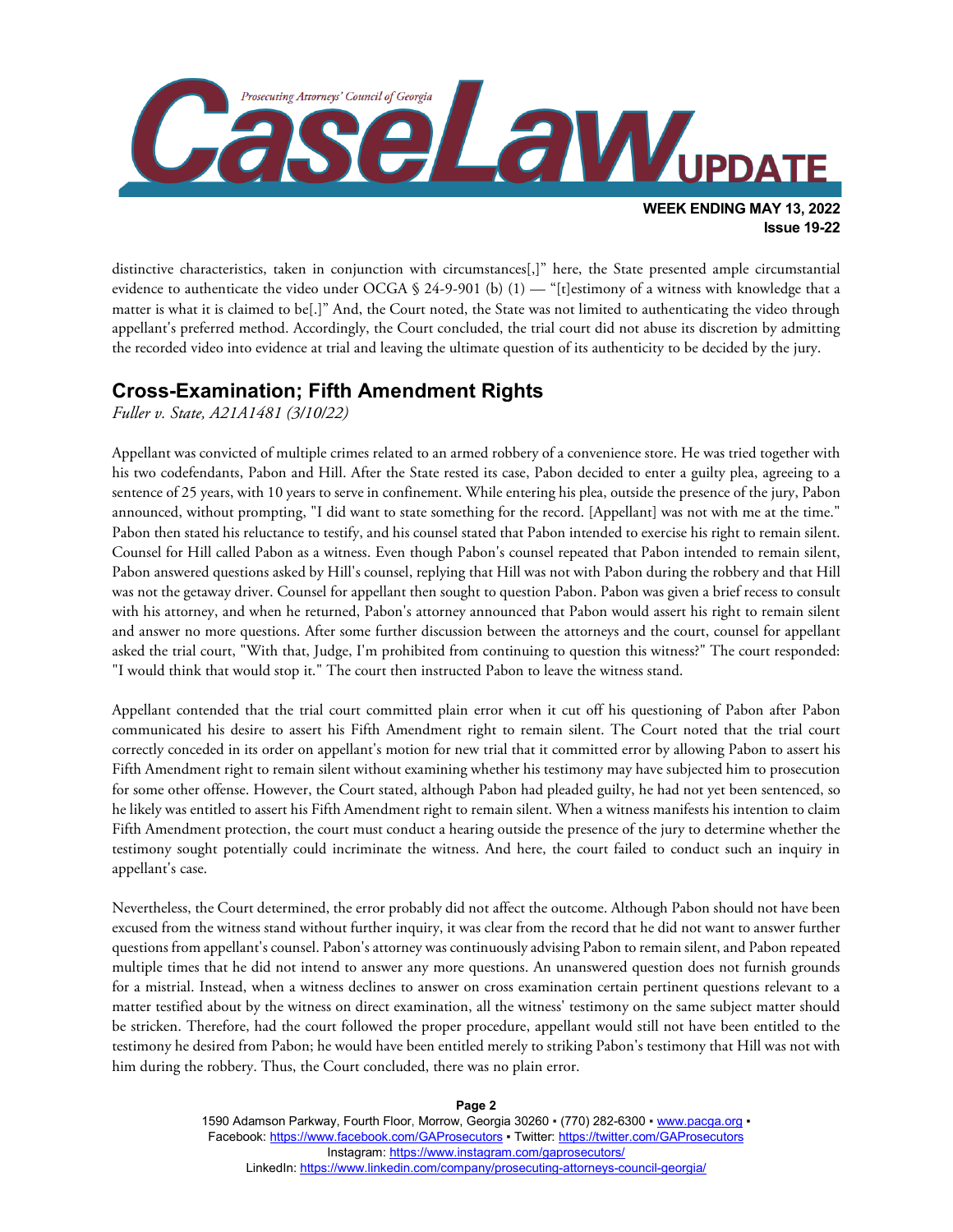

## **Motions for Directed Verdict; Prosecutorial Misconduct**

*Fincher v. State, A21A1807 (3/11/22)*

Appellant was convicted of three counts of aggravated assault, two counts each of aggravated stalking and false imprisonment, and one count each of burglary, cruelty to children in the third degree, criminal trespass, influencing a witness, and battery. He contended that the trial court erred in denying his motion for directed verdict as to Count 6 of his indictment for aggravated stalking because the indictment was fatally defective due to it not alleging criminal conduct. The State conceded the issue.

The Court noted that Count 6 of the indictment charged appellant with aggravated stalking "in violation of a condition of pretrial release, … [by] unlawfully contact[ing A. B.] at or about [*appellant's*] *residence*, without the consent of [A. B.], for the purpose of harassing and intimidating [A. B.] …" (Emphasis supplied.) A person commits aggravated stalking when he "in violation of a … condition of pretrial release … follows, places under surveillance, or contacts another person at or about a place or places without the consent of the other person for the purpose of harassing and intimidating the other person." OCGA § 16-5-91 (a). The term "place or places" is defined as "any public or private property occupied by the victim *other than the residence of the defendant*." (Emphasis supplied.) OCGA § 16-5-90 (a) (1);

The standard of review for the denial of a motion for a directed verdict of acquittal is the same as for determining the sufficiency of the evidence to support a conviction: the evidence must be sufficient for a rational trier of fact to find beyond a reasonable doubt that the defendant was guilty of the charged offense. The evidence must be viewed in the light most favorable to support the verdict and the defendant no longer enjoys a presumption of innocence; moreover, an appellate court determines evidence sufficiency and does not weigh the evidence or determine the credibility of witnesses.

And here, the Court found, even under this deferential standard, it was clear that appellant should have been granted a directed verdict as to Count 6 given that the indictment as to that charge was void. The law excludes one's own residence from the places where aggravated stalking can occur when the victim is present at that residence. The conduct which formed the basis of Count 6 occurred while both appellant and the victim were at his residence. Thus, it could not form the basis of an aggravated stalking charge. Therefore, the Court concluded, the trial court erred in failing to grant a directed verdict as to this count of the indictment and in failing to grant appellant's motion for new trial as to this count. Accordingly, the Court reversed the denial of the motion for new trial as to this charge and remanded this issue to the trial court to vacate that conviction and re-sentence appellant.

Appellant also argued that he received ineffective assistance of trial counsel because counsel did not object to an inflammatory comment during the State's closing statement. Specifically, he contended that his trial counsel's failure to object to the State's opening line of its closing, wherein the prosecutor stated, "Ladies and gentlemen of the jury, the Defendant is a pill-pushing, girl-pimping monster, and there's just no way to sugarcoat that. There's no girl in your community between the ages of 18 and 25 that is safe with him running around doing what you've heard about."

The Court agreed that the State should not have made such a statement during closing because it is manifestly improper for a prosecutor to argue to the jury during the guilt-innocence phase of any criminal trial that if found not guilty, a defendant poses a threat of future dangerousness. However, relying on *Mason v. State*, 274 Ga. 79, 80-81 (1) (c) (2001)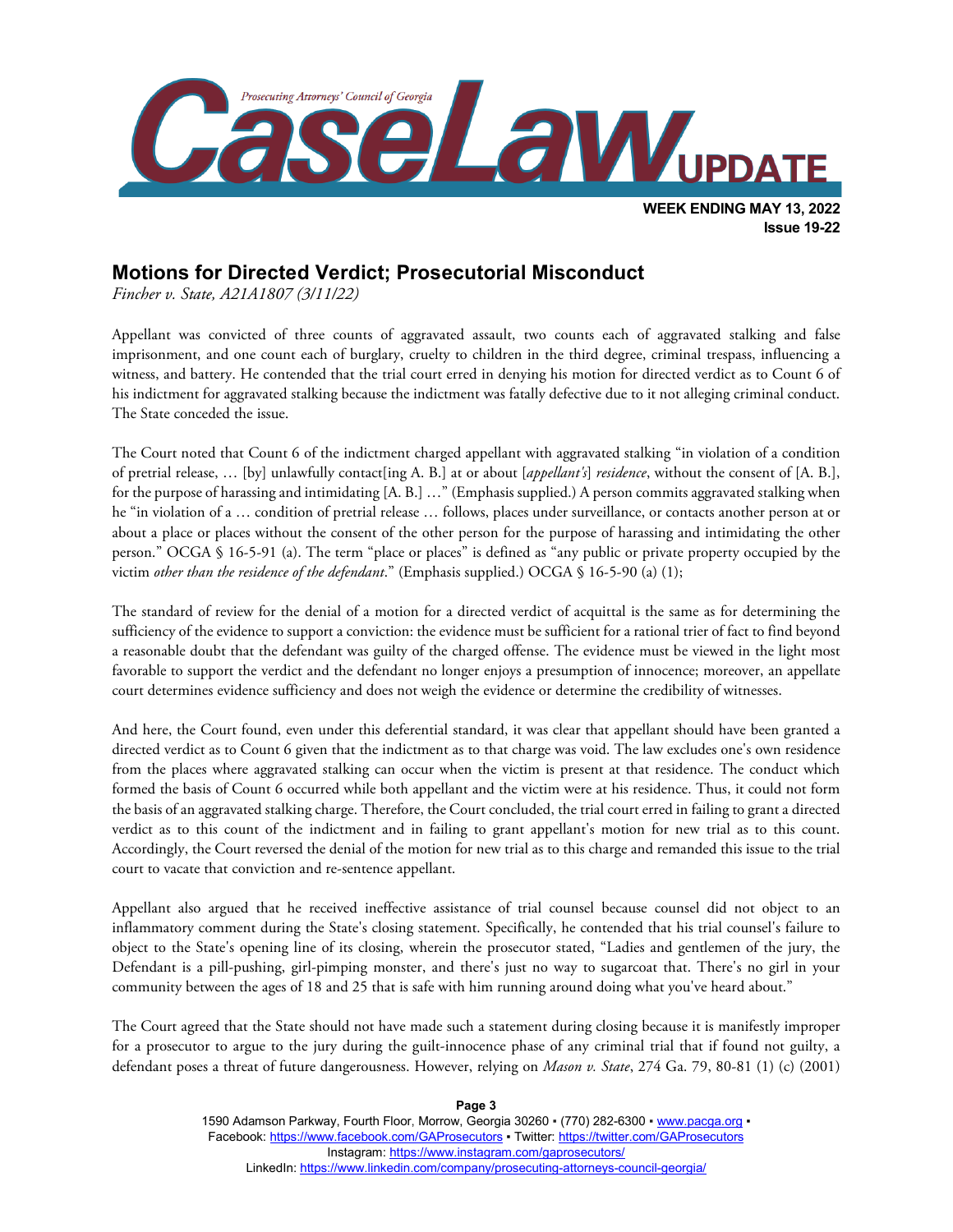

and pretermitting whether it was deficient for trial counsel not to object to this improper statement, the Court found that appellant's claim of ineffectiveness failed because he could not show prejudice. In *Mason*, the Supreme Court found that despite the impropriety of a prosecutor's future dangerousness comments, there was no prejudice because it was not reasonably likely that the comments affected the outcome of the case. And here, just like in *Mason*, the evidence against appellant was strong. Therefore, the Court concluded, appellant was not prejudiced and his ineffective assistance claim provided no basis for reversal.

## **Right to Be Present; Critical Stages of Trial**

*Bland v. State, A21A1547 (3/11/22)*

Appellant was convicted of five counts of aggravated child molestation, two counts of child molestation, and one count of enticing a child for indecent purposes. Very briefly stated, the record showed that after the State had presented its evidence and rested, appellant presented several defense witnesses and then began to testify in his own defense. But before appellant addressed the specific allegations of abuse in this case, the trial court interrupted his testimony and indicated that the trial would resume the following day. The next morning, which was a Friday, appellant did not appear in court and his counsel informed the judge that appellant was hospitalized with injuries sustained after he had jumped from a vehicle while on the way to the courthouse. The judge immediately revoked appellant's bond, announced that he was under arrest, and directed the sheriff's department to monitor his hospital room. The judge recessed the case until the following Monday morning. However, the judge then brought in a couple of jurors and had colloquies with them.

On Monday, defense counsel told the court that appellant wished to be present at trial and he submitted a video-recorded statement from appellant informing the court that he still wanted to be heard at trial and that his testimony was crucial to his case. Defense counsel moved for a continuance which the court denied. The court then found that appellant had waived his right to be present and continued the case without him.

Appellant contended that the trial court violated his constitutional right to be present during critical stages of his trial. The Court agreed.

The Court found that appellant was absent from multiple critical stages, including the judge's colloquies with two jurors and dismissal of one of those jurors, and the judge's colloquy with an alternate juror about his impartiality, all of which occurred before the judge actually ruled that appellant had waived his right to be present. Other critical stages of the trial which were held in appellant's absence included the court's dismissal of a second juror and apparent replacement of the two dismissed jurors with alternate jurors; the court's various colloquies with and instructions to individual jurors; the closing arguments of the attorneys; and the return of the verdict.

Relying on *Hunter v. State*, 263 Ga. App. 747 (2003), the State argues that the trial court properly found that appellant had waived his right to be present. The Court noted that in *Hunter*, it found that a defendant who had left court during a break in his trial and attempted to commit suicide by slitting his wrists was "thereafter voluntarily absent from the proceeding, [and thus] waived his right to be present at the remainder of the trial." *Hunter*, at 748 (1).